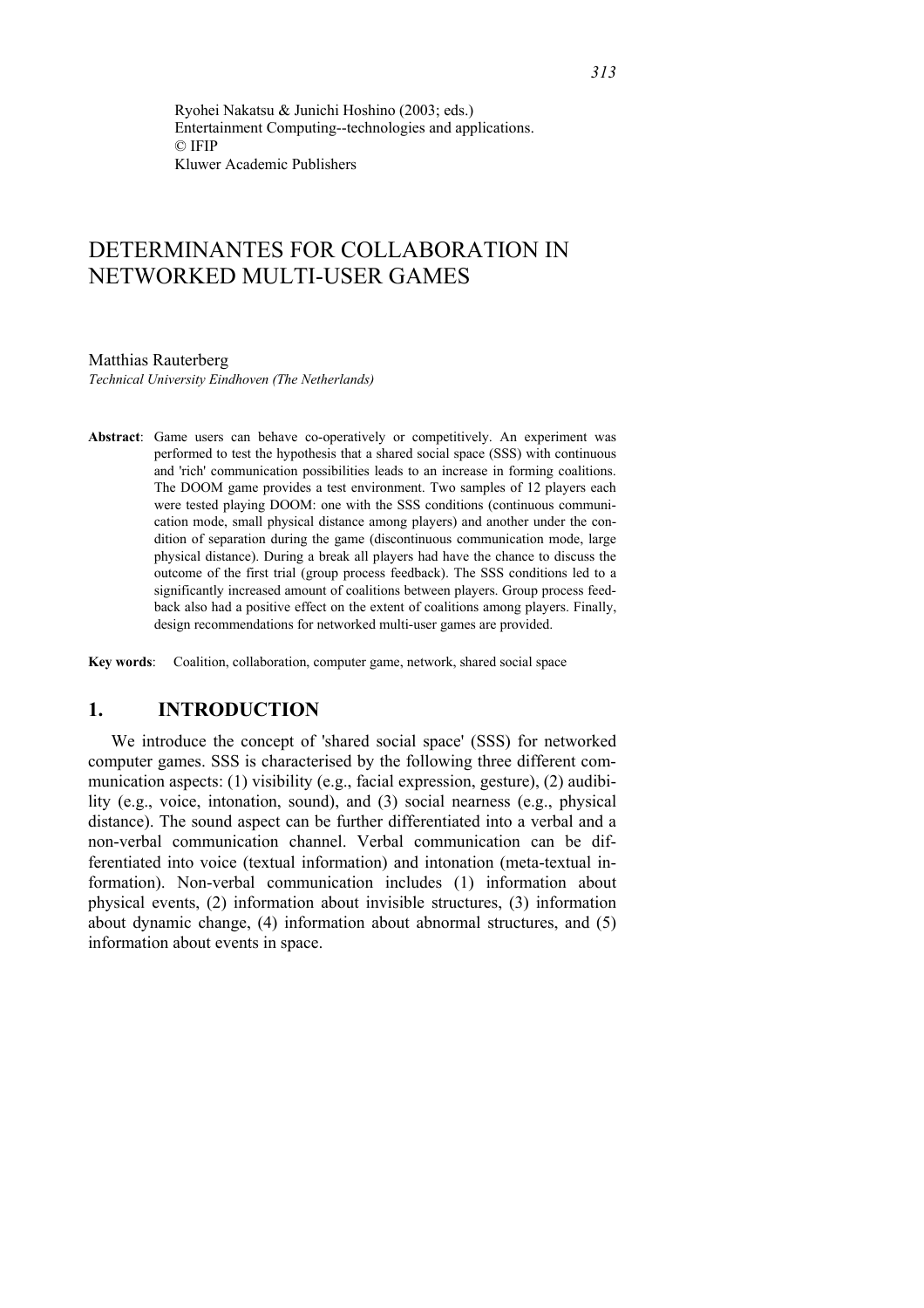In general, it seems to be difficult to measure co-operative behaviour precisely. Deutsch [1] defines a *co-operative* social situation such that: the goal-region for each of the individuals in a given situation are defined so that a goal-region can be entered by any given individual only if all the individuals under consideration can also enter their respective goal-regions.

Deutsch [1] defines a *competitive* social situation as follows. The goals for the individuals in the situation under consideration have the following characteristic: the goal-region for each of the individuals in the situation are defined so that, if a goal-region is entered by any individual, the other individuals will be unable to reach their respective goals. It should be noted that there are probably very few real-life situations where these definitions are 'purely' applicable.

In an empirical study with group sizes between 3 and 6 persons Losada, Sanchez and Noble [2] found the following three relevant results: (1) if collaborative technology was used *without* feedback of the actual group process, a substantial reduction in socio-emotional interactive sequences was observed; (2) if collaborative technology was used *with* feedback of the actual group process, a significant increase in socio-emotional interactive sequences was observed; (3) if group process feedback was given *without* using the collaborative technology, a significant reduction in socio-emotional interactive sequences was observed. The authors suggest, "that group process feedback could be instrumental in reducing social dynamics losses in computer-supported collaborative technology [2]".

One neglected aspect is how to change from competition to co-operation. We assume that a competitive computer game is an appropriate test environment to investigate the change from competitive to co-operative behaviour. We chose the computer game DOOM for our research context.

Following Oberquelle [4] five different levels of demands for the interaction among persons can be distinguished:

- (1) *informing:* anonymous information can be exchanged without knowing each other (e.g., each DOOM player sees the position and the activities of each virtual player without knowing the person behind).
- (2) *coalition:* at least two persons must decide to form a coalition (e.g., two DOOM players decide to play together).
- (3) *co-ordinating:* communication leads to a shared usage of resources; common goals are not necessary; the participants should know each other a little (e.g., DOOM partners exchange the position of the enemy).
- (4) *collaborating:* participants are involved in the same task with different roles; the assessment of each contribution is different (e.g., DOOM partners behave as 'commander' and 'soldier').
- (5) *co-operating:* participants work together to reach a common goal; individual interests and goals are subordinate to the common goal; decisions are carried out together; competition is minimal; participants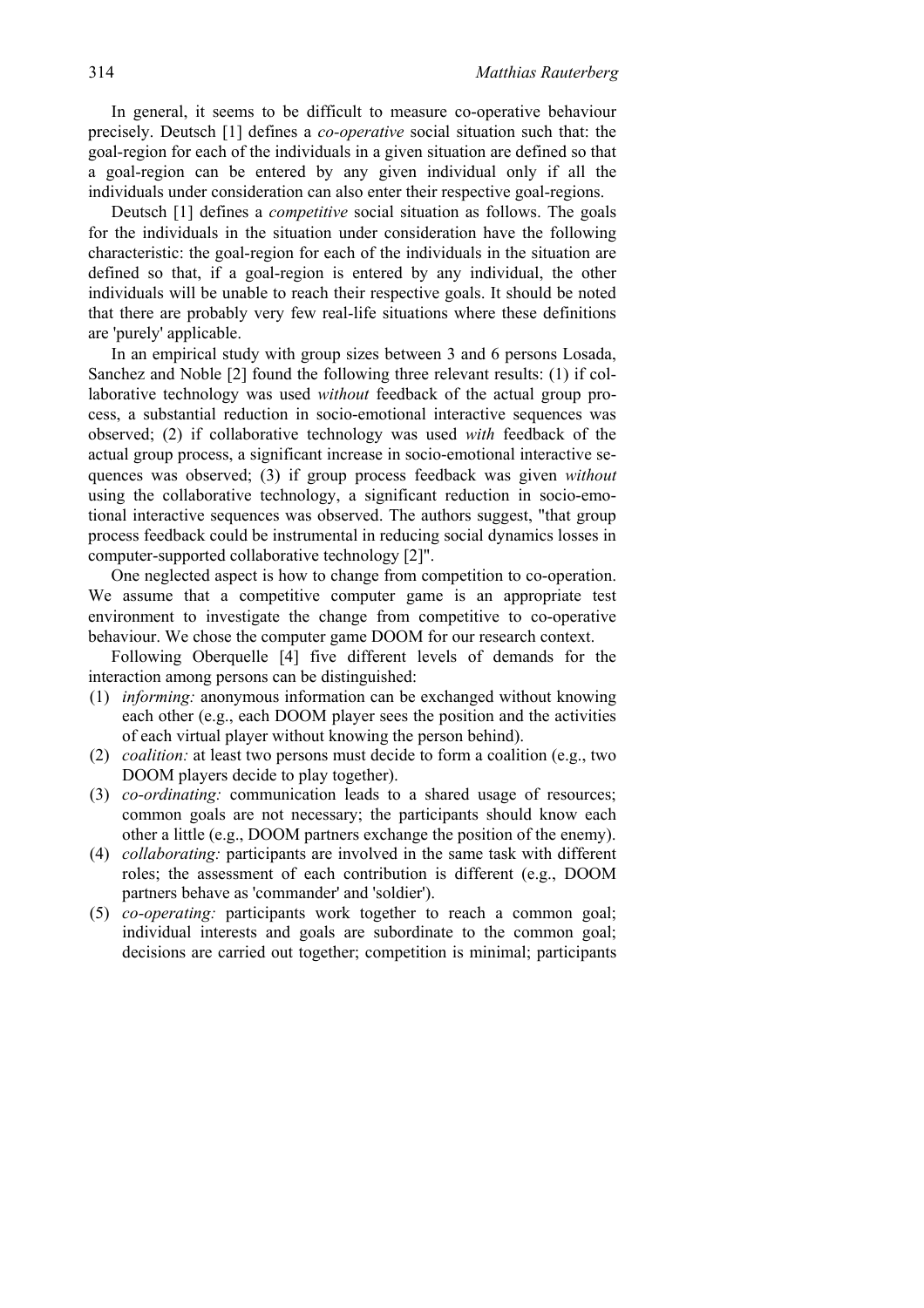must know each other very well (e.g., DOOM partners have a common strategy to ambush the enemy).

The extent to which SSS influences the readiness to form a coalition rather than only the task solving performance or the amount of socioemotional interactivity in teams (cf. [2]) is unclear.

#### **2. METHOD**

The DOOM game is appropriate to reconsider the hypothesis that SSS has an influence on the extent to form a coalition. This type of game forces the group members to continually choose between competitive behaviour and to form a coalition. DOOM allows several players to fight against or to play together in the same virtual, highly animated 3D space. If a player meets another player in the virtual 3D room, then he or she has at least three possibilities:

(1) To fight and -- if possible -- to 'kill' the other,

- (2) not to fight and -- at least for the actual meeting -- to form a coalition,
- (3) to run away or other passive behavior (e.g., not to rise after dying).

The agreement not to attack each other among at least two players can be interpreted as a 'coalition'. A stable coalition can lead to co-operative behaviour over time (e.g., to fight together and to protect each other). A research version of DOOM was implemented such that players could not communicate during the game by keyboard. Therefore, the players needed an additional communication channel to form a coalition. The analysis of the effects of two different kinds of interactions was of primary interest: (1) continuous versus discontinuous communication and (2) group process feedback versus no feedback.

## **2.1 GAME ENVIRONMENT**

In a computer training room with eight IBM-PCs connected by Ethernet, two separate clusters of four PCs each were networked. One PC cluster was arranged so that all four players sat in a different corner of the room (large distance condition; see Figure 1). The other PC cluster was in the centre of the room so that each player sat 'side-by-side' or 'back-to-back' with the three other players (small distance condition).

After entering the test room, each player was randomly assigned a coloured badge (COLOR =  $\{$ grey, green, red, yellow $\}$ ). Each PC screen had a coloured sheet of paper on top of the screen, as well. All colours corresponded with the colours of the virtual bodies inside DOOM. The input device was the keyboard; the output device was a colour screen (IBM 17 inch).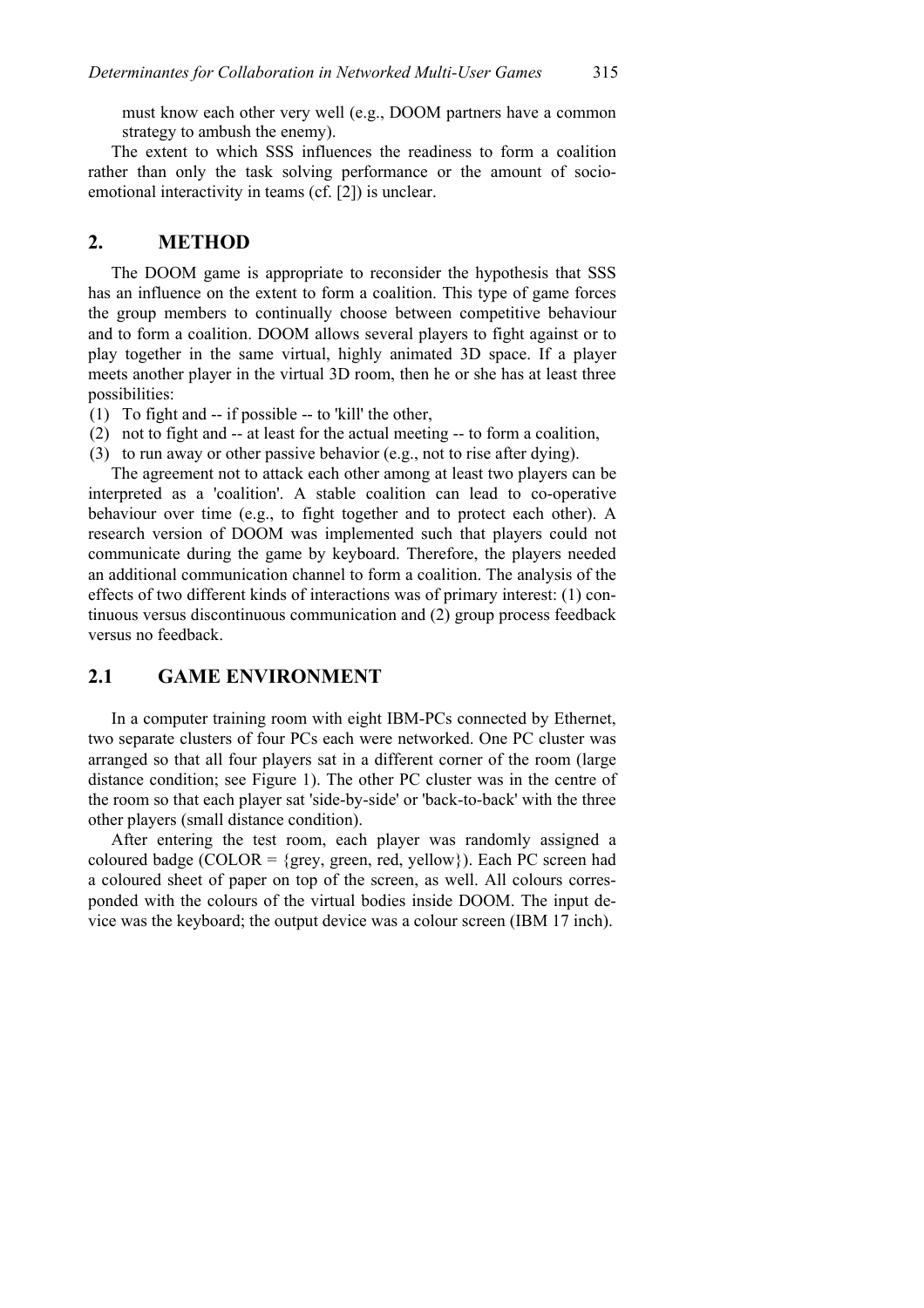

**Figure 1**. View of the set-up and two test-conditions (close versus far distance); the colours are representing the play positions (red, grey, yellow, and green).

# **2.2 PLAYERS AS TEST SUBJECTS**

A total of one female and 23 male persons participated as players. Sixteen persons were students of computer science, and the other eight were public servants, free-lancers or researchers. A group with eight subjects played together at the same time in the test room. The age of 83% of all subjects was among 21 and 30 years, and the age of the others was among 31 and 40 years. To measure the pre-experiences (EXP) with DOOM and other computer games each subject had to count the total number of hours of playing ( $\overline{EXP}_{DOM} = 19$ hrs  $\pm 19$ hrs,  $\overline{EXP}_{other\, games} = 440$ hrs  $\pm 1408$ hrs).

# **2.3 PLAYING TEST TASK**

Each player was instructed as follows: «You are together with three other players in a room of an unknown building. In this game a hit is the killing of another player. Try to get as many hits as you can. Coalitions with one of the others could be -- but are not necessarily -- helpful. You are alone with the three other players in the room.»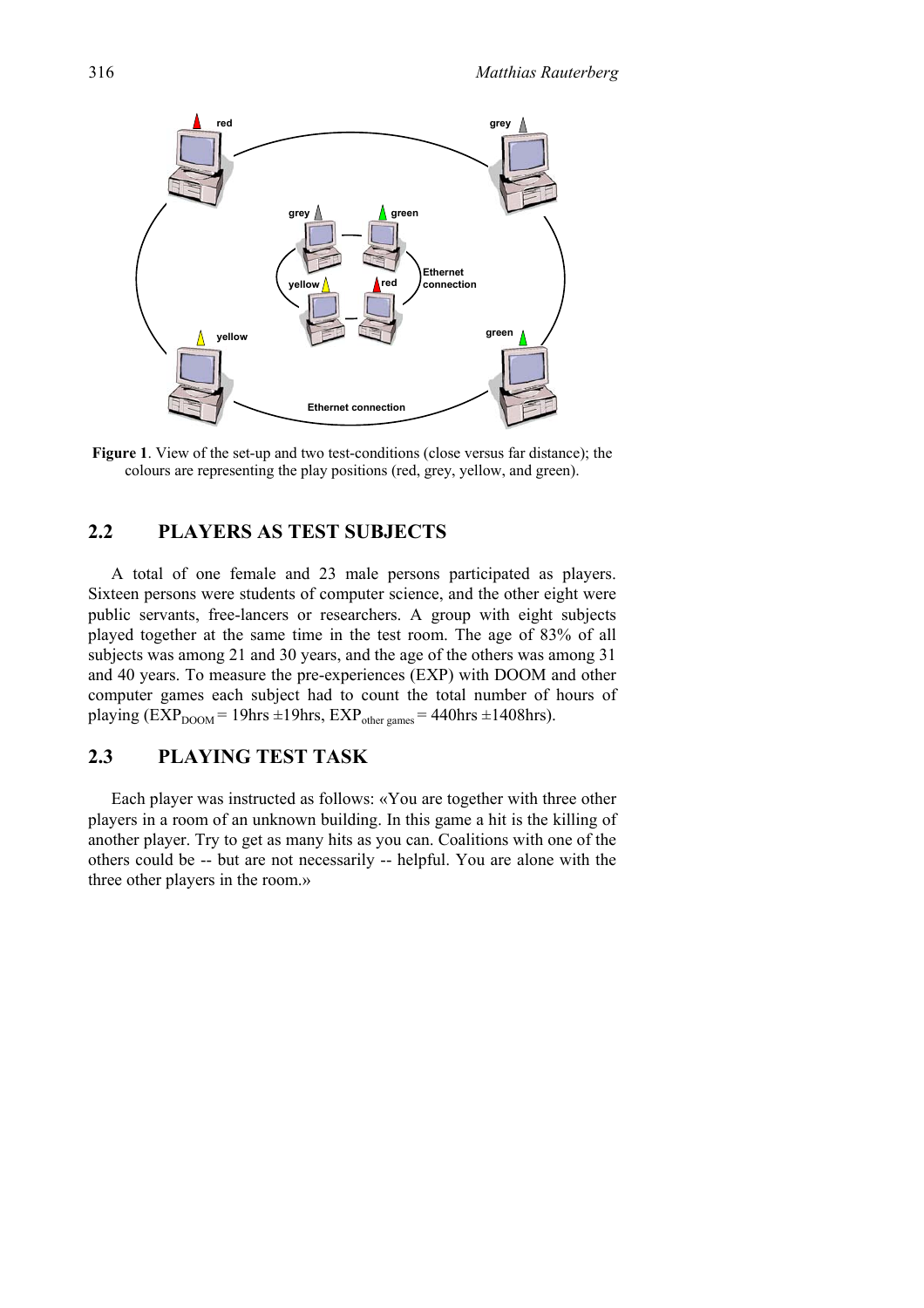### **2.4 TEST PROCEDURE AND MEASURES**

In this experiment a 3-factorial test design with the following three independent factors was used.

*Factor-A:* 'Communication mode' ('continuous' versus 'discontinuous') was considered to be a measure of SSS. Players under the small distance condition could continuously and exclusively communicate with each other. Players under the large distance condition had to wear headphones during the game so that they could only communicate during the break (discontinuous communication mode).

*Factor-B:* 'Group process feedback' (trial-1 'without feedback' versus trial-2 'with feedback') was a repeated within-subject factor. The whole play time was divided into two trials of 15 minutes each with a break of 10 minutes between them. At the beginning of the break all eight players could look at the group process feedback of their results of trial-1 so that they could take the chance to discuss them during the break. The group process feed-back was a diagram with the number of 'killings' (who 'killed' whom, marked by the four colours). This group process feedback can be interpreted as a 'reward structure' (see [3]).

*Factor-C:* 'Position' is the physical relation between the players' seats ('side-by-side' versus 'back-to-back', see Figure 1). In the set-up, there were 8 different seats: 4 'side-by-side' places (small distance: 'yellow and red' versus 'grey and green'; large distance: 'yellow and green' versus 'red and grey') and 4 'back-to-back' places (small distance: 'yellow and grey versus 'red and green'; large distance: 'yellow and red' versus 'green and grey'). If the aspect of 'social nearness' has an important contribution to the process of establishing a coalition, then the 'side-by-side' players should have a greater chance to form a coalition than the 'back-to-back' players.

We gathered players with a list on a billboard outside the test room. All 8 players of a group were randomly assigned to one of the 8 positions to control pre-existing relationships among some of the test subjects. On three days in a row three different groups were investigated.

### **2.5 DEPENDENT MEASURES**

With individual questionnaires all players after both trials were asked whether (or not) they had have a coalition with one or more other players and if yes, with whom (given by the colour). A coalition was coded as "1" and no coalition as "0". Second, to validate the users' answer in the questionnaire, their real behaviour was measured by the number of killings per trial ('# of killings'). With this data we calculated a second dependent variable: the 'traitor rate':=SUM [ 'coalition'<sub>c</sub> \* '# of killings'<sub>c</sub> ]; c ∈COLOR.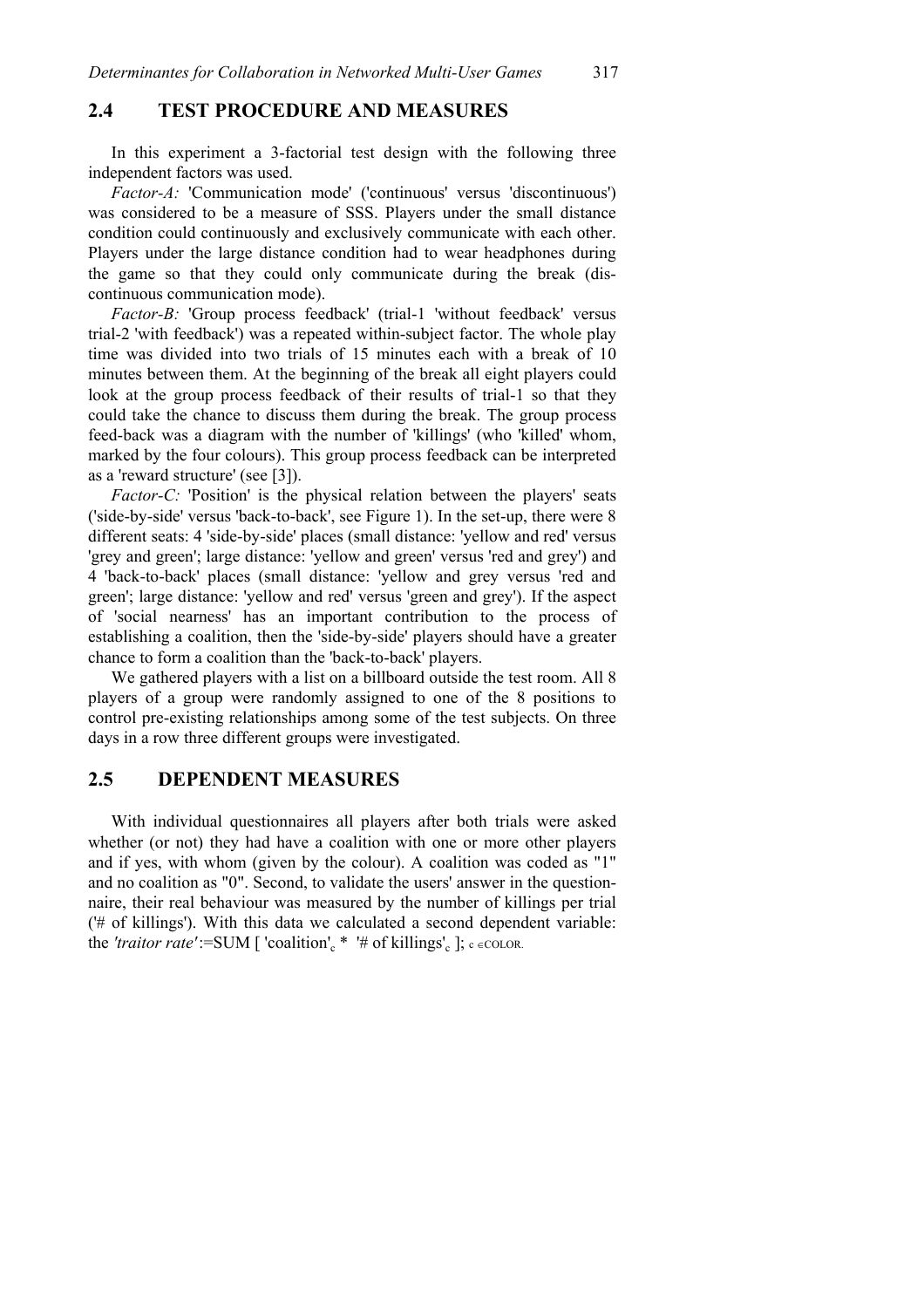If the value of 'coalition' is '0' (no coalition), then the 'number of killings' of another player can be greater '0' (no traitor case). But, if the value of 'coalition' is '1' (coalition) and the 'number of killings' of the ally is greater 0, then we have a 'traitor'. The 'traitor rate' is a sensible measure of the stability of a declared coalition during a trial. The greater the 'traitor rate' is, the less stable is the coalition.

#### **3. RESULTS**

The results of a 2-factorial analysis of variances (StatView, version 4.02) with one repeated measurement (Factor-B) are given as follows: Factor-A 'communication' df=1, F=17.7, p<.001; Factor-B 'feedback' df=1, F=16.9, p<.001; Interaction-AxB df=1, F=0.47, p<.501).

The Factor-A 'communication' is significant  $(p< 0.001)$ . Continuous spoken communication with small distance and high social nearness (the SSS condition) leads to an increased readiness to form a coalition.

The Factor-B 'feedback' shows also a significant effect  $(p<0.001)$ . After the first trial and the group process feedback an increased amount of coalitions can be observed. Communication in the shared social space during the break had a strong impact on coalitions in the second trial. But, group process feedback and communication during the break did not compensate the effect of continuous communication and social nearness (no significant interaction,  $p<.501$ ).

The stability of a coalition -- measured with the 'traitor rate' -- is not significant among the continuous and the discontinuous communication modes ( $p$ <.054). Based on the definition of 'traitor rate', there is a significant correlation between 'traitor rate' and 'coalition' (Pearson Correlation R=.43, p<.002, N=48); but no significant correlation between 'traitor rate ' and 'number of killings' (R=.24, p<.10, N=48).

The results of the group averages of the variable 'coalition' are: Factor-A 'communication mode'  $MEAN_{\text{continuous}}=0.625\pm0.495$  [N=24],  $MEAN_{\text{discontinuous}}$  $=0.208\pm0.415$  [N=24]; Factor-B 'group process feedback' MEAN<sub>without</sub> feedback=0.167 $\pm$ 0.381 [N=24], MEAN<sub>with feedback</sub>=0.667 $\pm$ 0.482 [N=24].

The MANOVA results of the variable 'traitor rate' are: Factor-A 'communication' df=1, F=4.2, p<.0537; Factor-B 'feedback' df=1, F=0.2, p<.695; Factor-C 'position' df=1, F=1.9, p<.180; Interaction-AxB df=1, F=0.8, p $\le$  392; Interaction-AxC df=1, F=1.6, p $\le$  223; Interaction-BxC df=1, F=1.8, p<.192; Interaction-AxBxC df=1, F=2.3, p<.147.

Players under the SSS condition have a high amount of coalitions, but they tend to change these coalitions during the game. It is important to notice that the effects of the Factor-B 'group process feedback' and Factor-C 'position' are not significant.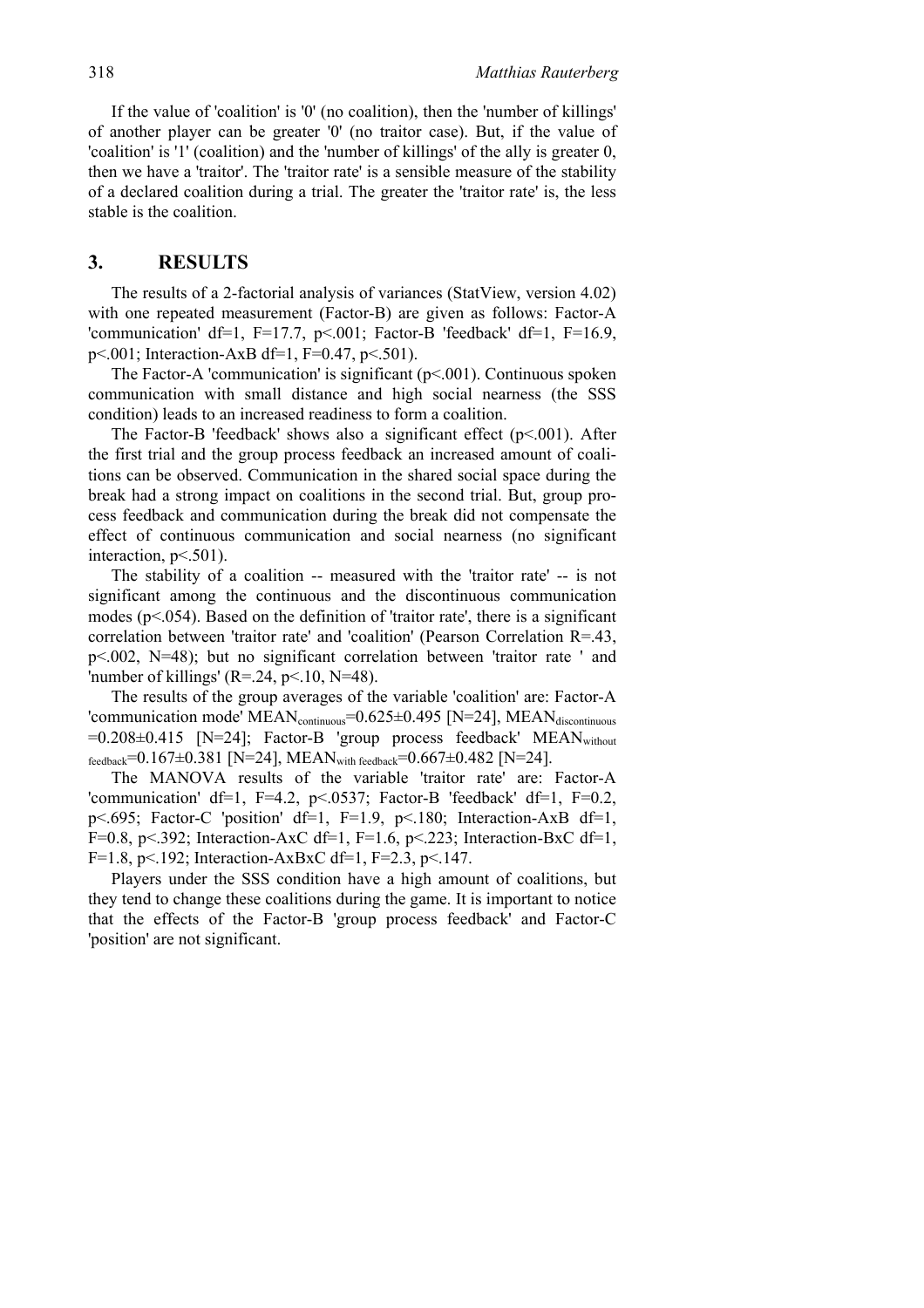Because the standard deviations of the 'traitor rates' among both conditions of Factor-A 'communication' are quite different (MEAN<sub>continuous</sub> =1.42 $\pm$ 2.87 [N=24], MEAN<sub>discontinuous</sub> =0.13 $\pm$ 0.45 [N=24]), this effect was retested with Mann-Whitney (U = 200.5,  $p \le 0.0712$ ). We interpret this not significant result as a *tendency* toward increasing instability of coalitions.

To verify the interpretation that the aspect of 'social nearness' of SSS is the critical factor (not the continuous voice communication aspect alone), the correlation between the 'communication mode' and the 'social nearness' (seating position) was analysed. We can find a significant correlation between the Factor-A 'communication' (continuous versus discontinuous) and the Factor-C 'position' during the *first trial* (CHI<sup>2</sup> = 4.8, df = 1, p<.029). A significant correlation was also found between the Factor-A and the Factor-C during the *second trial* (CHI<sup>2</sup> = 11.1, df = 2, p<.004).

#### **4. DISCUSSION**

The following aspects should be discussed in more detail: (1) the representative selection of the test subjects, (2) the generalisation of the results to other co-operative computer games, and (3) consequences for the design of networked multi-user games.

First, caused by the gathering method most of the test subjects are students of computer science. The gender distribution is not typical for the average population, but typical for the computer science department. In this sense the results can be generalised for male dominated populations.

Second, one can argue that the results of this study are only confined to computer games with a competitive structure. The groups are randomly assigned and the investigated time span is short (ca. 30 min). The randomisation was necessary to avoid a bias caused by friendships among the subjects. The readiness to form a coalition is a necessary pre-condition for collaboration and co-operation. Coalitions cannot be stable in a competitive context. To stabilise coalitions the context of use must have at least three qualities: (1) a common and shared goal structure, (2) a perceivable interdependency of different goals, and (3) participation as a setting for interaction between unequally powerful persons.

Third, one important consequence for the design of networked multi-user games is to avoid game stations at different locations so that a social space cannot be shared during the game playing. At least, an exclusive communication line among all team players should be provided (see further discussion in [7] and [8]).

To come up with design recommendations for competitive team-based games, we will choose a concrete game for further discussion. 'Racing' games' are an appropriate candidate because they can be played team-based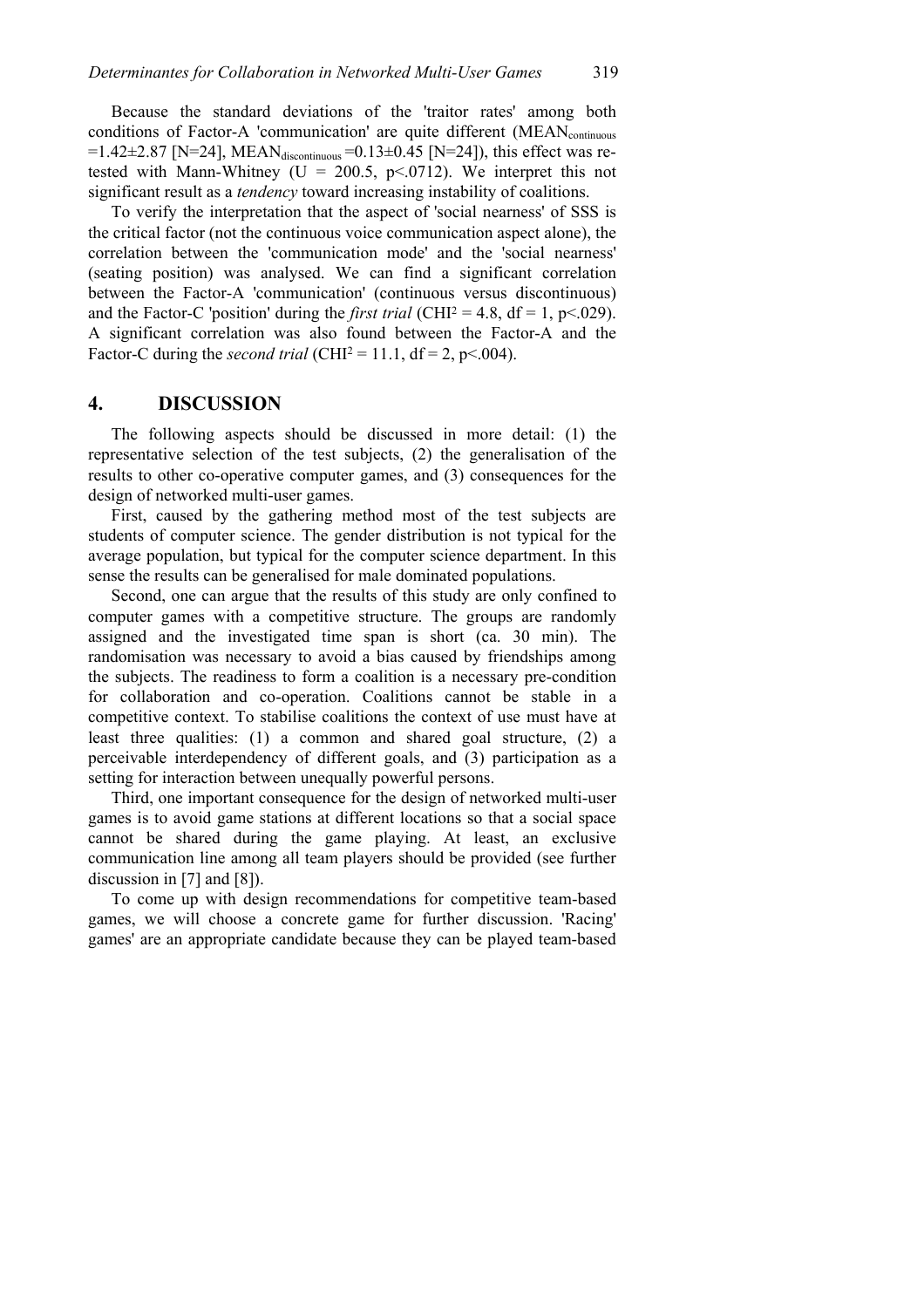and in a competitive manner among teams. Most of the given play stations in entertainment centres are providing space for at least two players. To improve these installations we recommend a clear team based set-up, where the seats next to each other can be exclusively reserved for the two team players (e.g. team-A versus team-B; see figure 2), and a clear separation between the two team stations. Given this redesign with an exclusive communication line among the team members, the roles per team member could vary: e.g. pilot and co-pilot, etc.



**Figure 2**. Re-design for racing game installations in entertainment centres.

Finally, we strongly recommend for all competitive games, that the competing players should not be seated next to each other in physical close distance; this often used set-up will probably reduce and limit the amount of the game pleasure.

The following recommendations for the design of team based games with a competitive character can be given:

- (1) Feedback about the team results should be provided;
- (2) Team players should be seated next to each other to provide an exclusive communication space among all players per team;
- (3) Competing players and teams should be seated separately (e.g., in physical distance, or via partition walls);
- (4) Feedback about 'traitors' should be an *optional* feature for all players.

#### **5. CONCLUSION**

With this investigation, the strong influence of continuous spoken communication -- based on a shared social space -- on the extent and stability of co-operative behaviour was shown. Not only the shared sound space, but also the shared social space and group process feedback (e.g., discussions